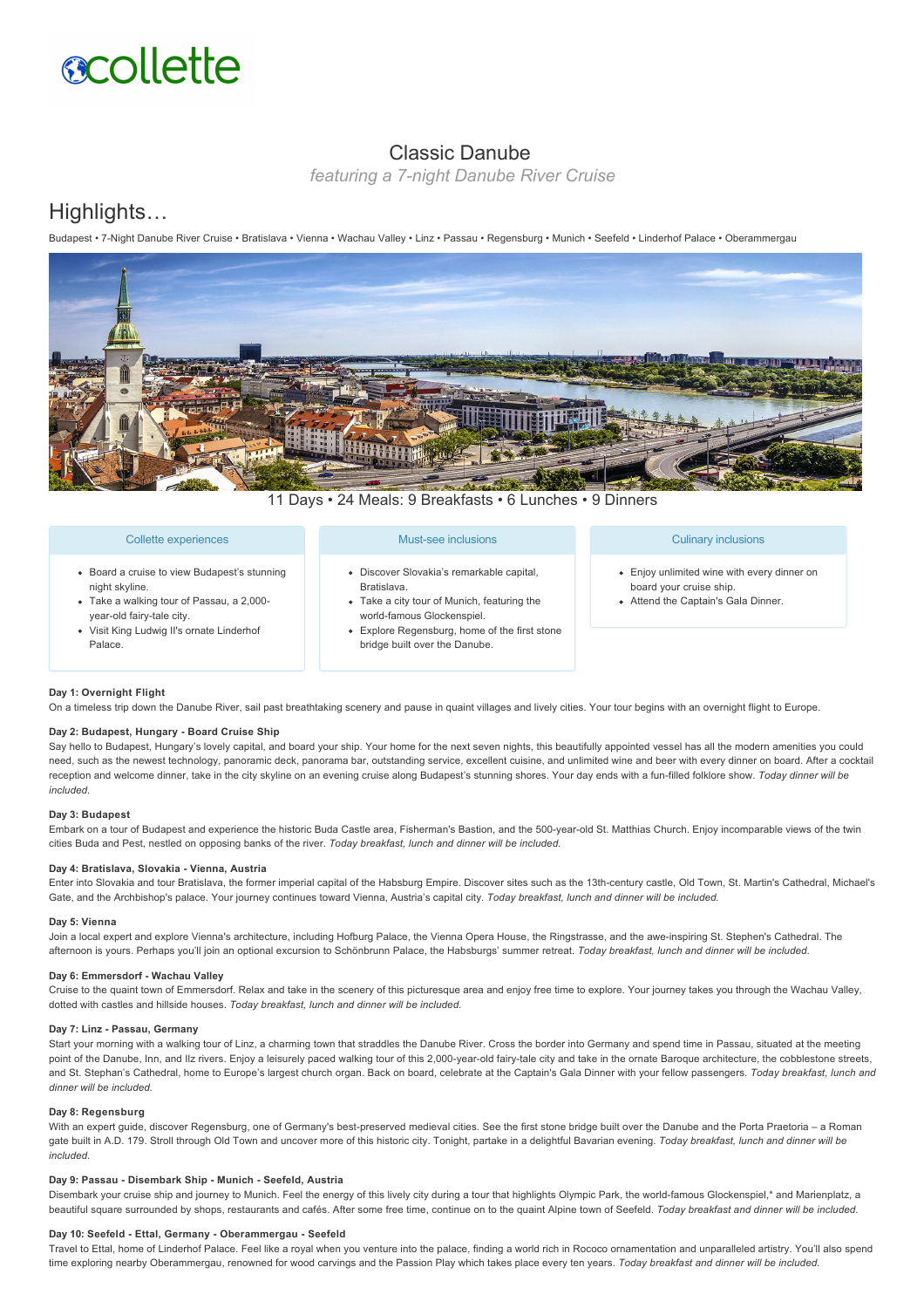# Experience It! Danube River Cruise

The Danube River is the second largest river in Europe. At 1,770 miles in length, this mighty waterway carves its way through a total of ten European countries. Like any extensive body of water, the Danube offers travelers a plethora of splendid vistas. Join us as we take you on a lovely cruise along the Wachau Valley region, the most breathtaking area of the Danube. You'll see a dramatic shoreline complete with lofty hills, hilltop castles, and charming villages nestled between flourishing vineyards. Schönbühel Castle, built to protect the entrance to the Wachau Valley, is as impressive today as it was when it was constructed several hundred years ago. Experience the vineyard region of the Wachau from the water and see some of Austria's most breathtaking landscapes.

| Your itinerary at a glance                                                                                                                                                                                                                                                                                                                                                 |                                                        | Please Note:                                                                                                                                                                                                                                                                                                                                                                                                                                                                                                                                                                                                                                          |
|----------------------------------------------------------------------------------------------------------------------------------------------------------------------------------------------------------------------------------------------------------------------------------------------------------------------------------------------------------------------------|--------------------------------------------------------|-------------------------------------------------------------------------------------------------------------------------------------------------------------------------------------------------------------------------------------------------------------------------------------------------------------------------------------------------------------------------------------------------------------------------------------------------------------------------------------------------------------------------------------------------------------------------------------------------------------------------------------------------------|
| Day 1                                                                                                                                                                                                                                                                                                                                                                      | Overnight Flight                                       | Economy air rate and schedule are applicable for groups of 10 or more traveling on the same flights and<br>dates.                                                                                                                                                                                                                                                                                                                                                                                                                                                                                                                                     |
| Days $2-8$                                                                                                                                                                                                                                                                                                                                                                 | <b>MS Amadeus Brilliant or MS Amadeus</b><br>Silver II | Smart casual wear is recommended throughout the trip. For the welcome and farewell dinners, a dinner dress<br>for the ladies and jacket and tie for the gentlemen is recommended. Comfortable walking shoes are<br>recommended throughout the tour.<br>*Due to unforeseen schedule changes, witnessing the performance of the Glockenspiel might not be possible.<br>Gratuities for cabin stewards, bus boys and waiters on board the ship are not included.                                                                                                                                                                                          |
| Days 9, 10                                                                                                                                                                                                                                                                                                                                                                 | Hotel Seelos, Seefeld or Das Hotel<br>Eden, Seefeld    |                                                                                                                                                                                                                                                                                                                                                                                                                                                                                                                                                                                                                                                       |
| On some dates alternate hotels may be used.                                                                                                                                                                                                                                                                                                                                |                                                        | Single accommodations are extremely limited. Triple and child accommodations are not available.<br>Ports of call are subject to change based on pier availability and weather conditions.                                                                                                                                                                                                                                                                                                                                                                                                                                                             |
| Private yachts to small ships, iconic rivers and fjords to open<br>sea, Cruising offers a new perspective of the world. Local<br>experts guide the way on land, introducing travelers to each<br>new destination through included cultural experiences, iconic<br>sights, and regional cuisine.                                                                            |                                                        | Coffee or tea is included at all meals. Wine, beer and soda are included with each dinner onboard the ship.<br>Embarkation on day 2 is after 4:00 p.m.; on day 9, disembarkation is normally at 8:00 a.m.<br>To complete your tour, we include roundtrip airport-to-hotel transfers when purchasing our airfare with your<br>tour. If you have arranged for your own air, we are pleased to provide you the option of <i>purchasing</i> these<br>transfers. Please note that all transfers will leave at pre-scheduled times.                                                                                                                         |
| Collette's Flagship: Collette's tours open the door to a world<br>of amazing destinations. Marvel at must-see sights, sample<br>regional cuisine, stay in centrally located hotels and connect<br>with new and captivating cultures. These itineraries offer an<br>inspiring and easy way to experience the world, where an<br>expert guide takes care of all the details. |                                                        | Cabins are available on lower (Hadyn), middle (Strauss) and upper (Mozart) decks. Please note that river<br>cruises are smaller ships and only have a finite number of each cabin category available. Specific categories<br>are available on a first come first served basis. Every effort will be made to accommodate your cabin choice at<br>time of booking; however, if that cabin category is no longer available, the closest available category will be<br>offered. Please inquire at time of booking for any upgrade fees which will apply for different cabin categories.<br>Suites (Amadeus Suites) are available on a very limited basis. |
| tour; however, every effort will be made to substitute another attraction if possible.                                                                                                                                                                                                                                                                                     |                                                        | This itinerary is subject to change due to unforeseen changes in water levels, delays at the locks and other<br>circumstances that may arise along the waterways. These changes may include items being missed during the                                                                                                                                                                                                                                                                                                                                                                                                                             |
|                                                                                                                                                                                                                                                                                                                                                                            |                                                        | Air passengers will arrive into Budapest, Hungary airport and depart from Munich, Germany airport. All transfers will depart from/return to these airports.                                                                                                                                                                                                                                                                                                                                                                                                                                                                                           |
|                                                                                                                                                                                                                                                                                                                                                                            |                                                        | Please be advised many airlines do not provide advance seat assignments until check-in at the airport. Advance seating will be subject to the airline's terms and conditions.                                                                                                                                                                                                                                                                                                                                                                                                                                                                         |
| THE REPORT OF THE RESIDENCE REPORT OF THE RESIDENCE OF A STRINGER RESIDENCE RESIDENCE IN A STRINGER RESIDENCE.                                                                                                                                                                                                                                                             |                                                        |                                                                                                                                                                                                                                                                                                                                                                                                                                                                                                                                                                                                                                                       |

The cruise line reserves the right to charge a supplemental fuel charge. Should this charge be incurred, you will be notified in advance.

Due to tour scheduling, arrival flights should arrive prior to 4:30 p.m. Return flights should not be booked prior to 10:00 a.m. on the last day of your tour. All transfers will depart from Seefeld for Munich airport. Travel time between Seefeld and Munich airport is approximately 2 hours.

#### IDENTIFICATION

Passports are required for this tour at your expense. Certain countries require a minimum of 6 months passport validity from date of return home. You are strongly urged to contact the appropriate consulate for details. Visit [www.travel.state.gov](https://itinerary.collette.com/Documents/Flyer/14393/USD/www.travel.state.gov) for the U.S. State Department for the latest details about passports and visa requirements.

IMPORTANT: We recommend that our clients traveling abroad take a photocopy of their passport and applicable visas. It should be packed separately from your actual passport and visa. We also recommend leaving a copy at home with your emergency contact.

*Effective for travel after January 2023, all visitors who do not need a visa to enter Europe will be expected to apply for an ETIAS travel authorization, for a fee, when visiting a* Schengen Area Country. To identify Schengen Area Countries and to complete the ETIAS application, please visit<https://www.etiasvisa.com/>

**The overall activity level of this tour is a level 1.** This means you're a leisurely traveler. You like to discover the energy of a new place, but typically take it easy. You can handle at least one flight of stairs, board a coach, and walk for 15-30 minutes at a time with little difficulty.

# Important reservation information:

#### IDENTIFICATION

Passports are required for this tour at your expense. Certain countries require a minimum of 6 months passport validity from date of return home. You are strongly urged to contact the appropriate consulate for details. Visit [www.travel.state.gov](https://itinerary.collette.com/Documents/Flyer/14393/USD/www.travel.state.gov) for the U.S. State Department for the latest details about passports and visa requirements.

IMPORTANT: We recommend that our clients traveling abroad take a photocopy of their passport and applicable visas. It should be packed separately from your actual passport and visa. We also recommend leaving a copy at home with your emergency contact.

**\*Airfare:** For your convenience, we offer airfare for purchase with all vacation packages. If you purchase an air inclusive program, your airfare will be quoted inclusive of all fuel, taxes and fees. Your rates are subject to change until paid in full. Preassigned seats are limited and may not be available on every flight or departure date.

**Checked Baggage Charges:** Some airlines may impose additional charges if you choose to check any baggage. Please contact your airline or refer to its website for detailed information regarding your airline's checked baggage policies.

Cancellation Charges for this tour: After your seat reduction date has passed, a non-refundable deposit will be retained. For Cancellation between 60-16 days prior to departure: cancellation fee of 30% of total price. For cancellation between 15-1 days prior to departure: cancellation fee of 50% of total price. For cancellation on the day of departure and after: 100% of total price. For Ocean Cruises: For cancellation between 90-61 days prior to departure: cancellation fee of 35% of total price. For cancellation between 60-31 days prior to departure: 60% of total price. 30 or fewer days prior to departure: 100% of total price. For River Cruises: including Europe, Russia, Egypt and China, 9061 days prior to departure: cancellation fee of 50% of total price. For cancellation between 6031 days prior to departure: cancellation fee of 85% of total price. For cancellation 30 or fewer days prior to departure: cancellation fee of 100% of total price. For Galapagos and Antarctica: A cancellation fee of 60% will apply for cancellation between 120-90 days prior to departure; A cancellation charge of 100% will apply for cancellation less than 90 days prior to departure. Cancellation protection is highly recommended and must be purchased at time of deposit. Air rates are subject to change until tour is paid in full. If Travel Protection Plan has not been purchased and a reservation is cancelled for any reason prior to departure - Air